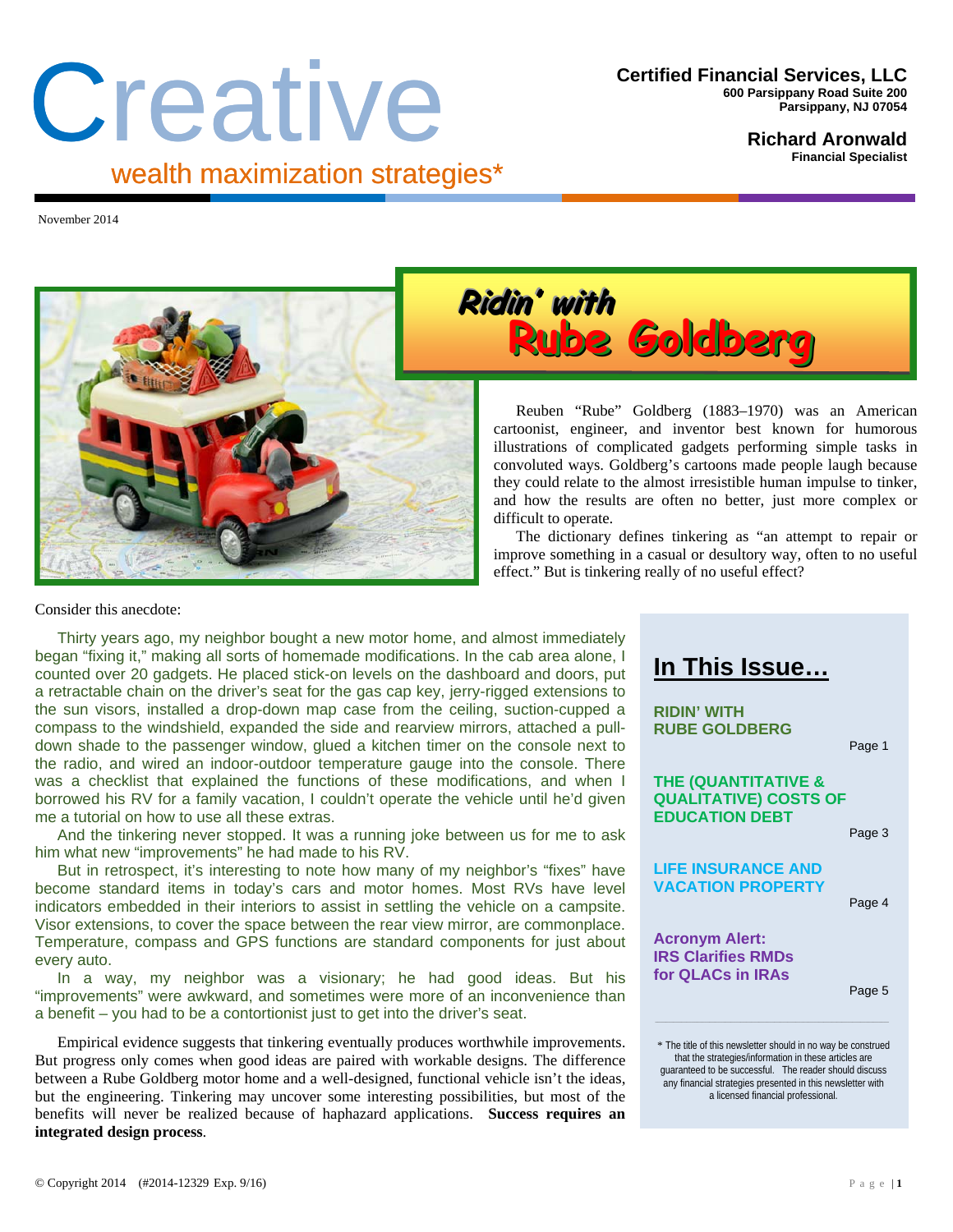#### **Tinkering in Personal Finance: It's Everywhere!**

The neighbor puttering with his motor home reflects many American households and their personal finances: a lot of tinkering, with a notable absence of a coherent plan. Their financial actions are arguably good ideas, motivated by good intentions to improve their current situation, save for retirement, pay for their children's education, etc. Yet, in discussions relating to personal finance, you often hear the word "dabble," as in "he dabbles in real estate" or "she dabbles in the market." Dabble, tinker, it's the same thing: casual attempts at improvement or success. And it's no surprise that many of these financial decisions end up falling short of hopes and expectations.

For those who see the management of their personal finances as a hobby, tinkering may be acceptable, enjoyable, accidentally

profitable – and your inalienable right. For the neighbor, the motor home was his property, his money and his time, for him to use as he saw fit. And his gadgets didn't disable the vehicle, they just customized it to his (funky) personal preferences. However…



The motor home owner was

comfortable tinkering with the non-essential features of his vehicle because he relied on the manufacturer's design and production process to deliver a functioning vehicle. Even if he didn't have a coherent design, someone else did. Can individual households have the same confidence that someone else is delivering well-designed programs that take care of the financial necessities so they can afford to dabble/tinker? Probably not. Rather, when it comes to personal finance, it appears that businesses and governments are also primarily tinkerers.

Financial institutions make their money by offering vehicles and services for lending, insuring, saving, and investing. In a competitive marketplace, these institutions constantly seek to differentiate themselves, and one of the easiest ways is to tinker with their product offerings, typically to produce a price or benefit advantage. Adjustable-rate mortgages and universal life insurance policies are two examples of how tinkering with a standard financial instrument (a fixed 30-year mortgage and a whole life insurance contract) can hypothetically deliver many of the same benefits, but at lower entry price points. But ARMs and UL policies aren't necessarily "better" products, and financial institutions typically offer minimal advice or perspective on how to determine whether these products are appropriate for your personal circumstances.

Because of the power to tax, government decisions have a significant impact on personal finances. But the logistics of government – bills by committee, the need to build consensus, majority votes etc. – often make it difficult to implement comprehensive and integrated changes. Instead, it's easier to tinker with existing policies, by amending regulations or introducing variations to current plans. Contribution limits are indexed to inflation, or Roth IRAs are added (followed by rules on how to re-characterize existing IRAs to Roth accounts), and new exemptions allow first-time homebuyers penalty-free access to their accounts before 59½. The result is a multitude of plans, with additional exemptions, that, in true Goldberg fashion, turn a simple objective (saving for the future) into a confusing, convoluted process.

Unfortunately, the typical response to tinkering gone awry is often more tinkering. An example: Aware that higher life expectancies combined with current required minimum distributions rules for pre-tax retirement plans might result in individuals using up their retirement savings before they die, Congress created an exemption for qualifying longevity annuity contracts, or QLACs. In response, financial institutions are scrambling to develop new annuity products to conform to the legislation. Theoretically, this tinkering solves a problem. In reality, the complexity of the solution makes it harder to succeed; if someone tried to map the history of a household's retirement contributions, their flow chart would look like a Rube Goldberg cartoon. There may be a lot of activity, but what has been accomplished?

#### **Design Principles for Personal Finance**

Governments and financial institutions don't provide design frameworks to integrate and maximize your individual financial potential. So how does an individual break free from the tinkering mindset that is so prevalent in the world of personal finance? Because everyone's situation is unique, the details will vary, but there are some timeless, proven design principles and processes that apply to everyone.

**Get all the facts, and get them in order.** If you've never prepared detailed net worth and cash flow statements, you don't have the basis for designing a viable personal financial plan. The designers, whether it's you or financial professionals working on your behalf, must understand the pieces they have to work with.

**Identify your resources.** An essential ingredient in designing a financial program is revenue. What are your revenue sources, and how can they be allocated to products and programs you might use? Great plans fail for lack of funding.

**Establish priorities.** A vacation home on the Riviera might be a wonderful experience and a great opportunity, but is it more important than funding your kids' college education? Is it more important than insuring your income against a disability or premature death? These are hard questions, but they need to be asked – and answered honestly. A solid foundation is essential for a long-standing, profitable financial life.

**Incorporate flexibility.** Many "tinkered" solutions assume today's conditions – income, tax rates, investment returns – will be the same in the future, and make commitments accordingly. These assumptions become problematic when money is needed before age 59½, a spouse is down-sized out of a job, or someone gets sick. The combination of inflexible commitments and unforeseen changes can disrupt current designs and limit future opportunities.

**Reassess frequently.** Life's only constant is change. New circumstances may necessitate new strategies, new programs, and new products. An effective design for your personal finances will never be a "set-it-and-forget-it" model; the design process is ongoing.

**Integrate, don't segregate.** Much financial tinkering produces stand-alone ideas or products. A "perfect" college funding plan for honor students who want to attend an in-state public university may indeed be a great idea – if your child fits that profile. Better to maintain several sources for college that can also be applied elsewhere than committing to a plan that precludes uses other than college expenses. Rigidly compartmentalizing your financial commitments in a series of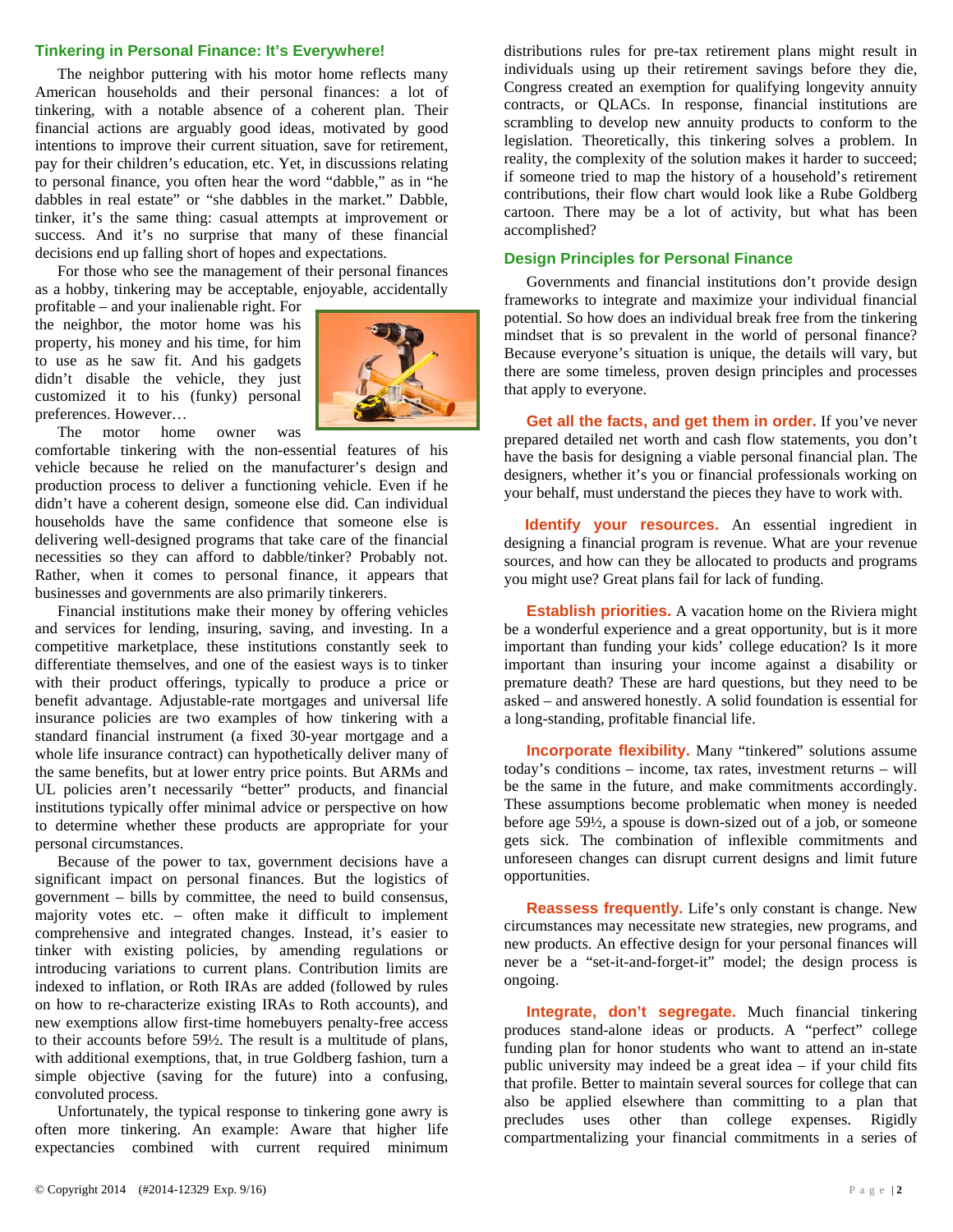stand-alone projects is risky. If (and when) changes come, this approach often results in loss of capital and significant opportunity costs.

**Managing your personal finances is a lifelong journey. How you travel depends on the design approach you choose.** 

**Tinkering can be productive, and hobbies can be relaxing. But do your financial plans reflect an intelligent coherent design, or have the pieces been assembled in a slap-dash manner that more closely resembles a Rube Goldberg contraption?** 

## **The (Quantitative and Qualitative) Costs of Education Debt**



 Most of the reporting on the burgeoning generational problem of unpaid and outstanding student loan debt attempts to convey the impact through numbers. For example, a March 2014 Gallup survey of 30,000 college graduates of all ages found that:

- Approximately 70 percent of all college graduates still have student loans to repay.
- The average balance is more than \$33,000 (up from \$18,600 10 years ago).

Sounds ominous, right? Well, how about these factoids, from a January 2014 *Huffington Post* article by Kyle McCarthy:

- Currently, more than 40 million Americans hold student debt. The population with student loans is actually greater than the entire population of Canada, Poland, North Korea, Australia and more than 200 other countries. It's also about four times greater than the population of Sweden.
- Out of the nearly 40 million borrowers, about seven million have defaulted on these student debts.

Those numbers are stunning. And many economists believe the student loan burden has grown so large it is impacting sectors of the national economy, like new housing construction, Graduates can't afford to buy a home because a significant percentage of their earnings is servicing debt.

#### **The Unseen Costs**

Beyond the numbers and calculations of wider economic impact, there are perhaps even greater concerns. For 30 years, the Gallup organization has used a series of questions to ask respondents how satisfied they are with their quality of life. The questions identify five areas of well-being: purpose, financial, community, physical, and social. When these questions were put to graduates in the most recent survey, **those with high student loan debt self-reported significantly lower quality-of-life assessments.** 

The finding that excess student debt impacts quality of life isn't surprising. What does raise an eyebrow is how long the condition lasts. Per Gallup:

Even 24 years after graduation, students who borrowed more than \$25,000 are less likely to enjoy their work and less financially and physically fit than their counterparts who graduated without debt. For more recent college grads, the discrepancy is even more pronounced.

With the exception of the social category, graduates with student debt saw themselves as less successful (or thriving) in comparison to their peers who had no debt. The difference was most pronounced in regard to assessments of physical and financial well-being.

Since the responses were subjective, it's not clear that the high-debt/lower-quality-of-life connection is causal or correlational – i.e., does high debt lead to poor health, or do unhealthy people also happen to have a lot of debt? But the implications are sobering: assuming too much debt early in adulthood has a long-term and wide-spread negative impact. As Gallup executive director Brandon Busteed told the *Wall Street Journal* in an August 7, 2014, article, it seems clear that student debt is "bad for all aspects of your life."

#### **Dropping Anchor before Leaving Shore?**

For several generations, the decision to finance a college education has been relatively easy: getting a degree is so valuable, it's worth borrowing for. The financial anchor of debt could usually be overcome by the increased earnings expected from a higher level of education. But in the last decade, the decision to borrow has become less certain. Student debt has a tipping point; the costs can be too steep, and the consequences can seep into other aspects of life.

These factors should prompt serious discussions for parents and prospective students. For parents with younger children, it increases the urgency to establish or increase savings allocations. For those on the cusp of attending college, the conversation may be more difficult. At what point does a parent or a young adult say "I/we can't – or won't – borrow any more money to go to school?"

Often, this is the first critical financial decision a young adult will make: Even if my parents are willing to co-sign, how much debt should I have before I've even begun a career? As the reports suggest, this is not purely a financial decision. A debt incurred today can be a determining factor for a long time after – in all areas of life.

**Do you know your tipping point for a college education? Want to change it? "Now" is the best time to reduce the need to borrow.**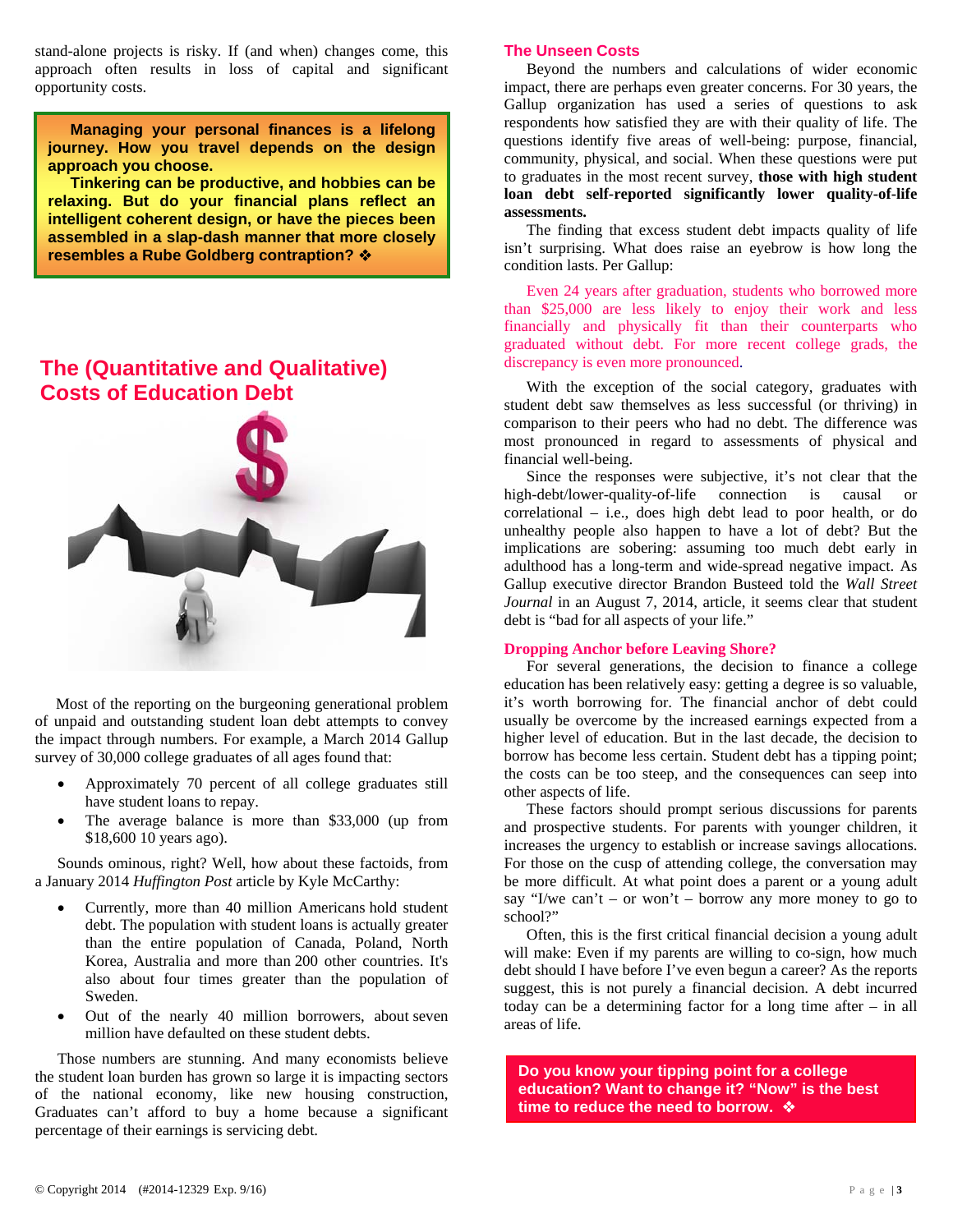

Picture flickering campfires, breathtaking sunsets, lazy days on the water or in the woods, gorgeous weather, wonderful family gatherings.

 According to Elizabeth Dunn and Michael Norton, authors of the book *Happy Money*, **one of the best things money can buy is experiences**, and the long-lasting memories that result. So it's no surprise that many Americans aspire to own a vacation home. To borrow a phrase from an imported Mexican beer, it's a place where they can find their own beach.

In addition to being great venues for wonderful experiences, vacation homes can often be profitable investments. An April 6, 2014, cnnmoney.com article reported that annual sales of vacation properties rose nearly 30% in 2013, and sale prices were up 12.5%, numbers not seen since before the recession.

Increases in demand and price also make acquiring a vacation home a higher financial hurdle. "Few people have enough cash to buy one on their own, let alone enough vacation time to justify the purchase," declares *Wall Street Journal* reporter Peter Green in a June 16, 2014, article. One solution: make a vacation home a group project. Friends, siblings, parents and their children, can pool resources to own an asset they can all enjoy.

While shared ownership may answer the funding question, such an arrangement also creates additional logistical issues. How do you apportion use? Who is going to pay for repairs? What happens if one owner wants to sell? Can ownership be transferred to heirs? Shared ownership in a vacation home is doable, but to successfully navigate the additional issues that are almost certain to arise, thoughtful planning is required.

#### **Multiple Owners and Multi-Generational Ownership**

Even when vacation properties are originally purchased by a single party, there is a strong likelihood that shared ownership will eventually occur; if a property is valued for its emotional connection and multi-generational legacy, heirs may have a strong interest in keeping it in the family rather than selling it. This typically means several adult children and their families will become the successor owners. But different family circumstances (place of residence, number of children, marital status, employment, financial standing, etc.) could lead to different perspectives on how to best use the property. Move out to the third generation, and the number of owners – and competing interests – expands geometrically.

When assets are jointly owned, the actions or circumstances of individual owners may imperil the collective interests in the property. A civil judgment, divorce decree or bankruptcy settlement against one owner could compel a sale to satisfy a

financial judgment, or result in unwanted partners. Thus, when multiple owners are involved, either in the original purchase, or on transfer at the death of a sole owner, the parties may find it beneficial to place the vacation home in a trust or similar legal arrangement.

Properly implemented, the trust segregates an asset (in this case, the vacation home) from the owners' personal liabilities and also provides a governance model for equitable distribution of privileges and obligations among the several owners. There are clearly defined management responsibilities for the trustees, delineating who will pay the bills, maintain the property, determine policies for use, and regularly report on the financial and physical condition of the home.

It's impossible to anticipate all of the scenarios that might arise from shared ownership in a vacation property. But if the partnership privileges and responsibilities are thoughtfully considered in a trust or other shared ownership agreement, there is a road map for resolving most issues with minimal discord. The only practical challenge: making sure there's enough money to execute the terms of the agreement.

Even for a property unencumbered by a mortgage, ongoing expenses will likely increase. And as more heirs inherit a smaller percentage of the property, the greater the odds that some will want to exercise an option to sell their interest. These situations, as well as several others, require cash, on either a regular or unscheduled basis. Typically, the owners have two options for these cash obligations: borrow against the equity in the property or require the shareholders to contribute additional capital. Both options stress the viability of the partnership. Loans against the property reduce its net value for all partners, and create a new cash obligation. Capital calls decrease individual wealth, and may force some to terminate their ownership interest.

A simple solution to the liquidity challenge in shared real estate may be an integrated life insurance program, beginning with the first owner(s).

#### **Why Life Insurance?**

Consider a couple in their 60s, with three adult children, who borrow to acquire a lakefront property, and die before paying off the loan. When the owners pass, the children, as heirs, inherit the property. They also inherit the obligation to pay the mortgage and property taxes, and cover the costs of maintenance and improvements. Assuming the heirs want to keep the property, they face several financial decisions, such as…

- If the parents' estate doesn't have the cash to remove the mortgage, the heirs will be compelled to make the mortgage payments, pay taxes and cover other overhead expenses from their own cash flows.
- If the parents' estate has substantial liquid assets, the heirs could agree to use some of the cash to pay the outstanding balance on the mortgage. This frees the heirs of a monthly mortgage obligation, but also diminishes their liquidity, as a greater percentage of the estate is now held as equity in the vacation home. The heirs are still responsible for ongoing expenses and taxes, and must determine how to divide these costs among themselves.
- If one or more children decide they don't want, or can't afford, the ongoing costs of vacation home ownership, the other siblings may buy out the reluctant heirs, perhaps by exchanging assets from the estate, or by arranging alternative financing to produce a cash payment.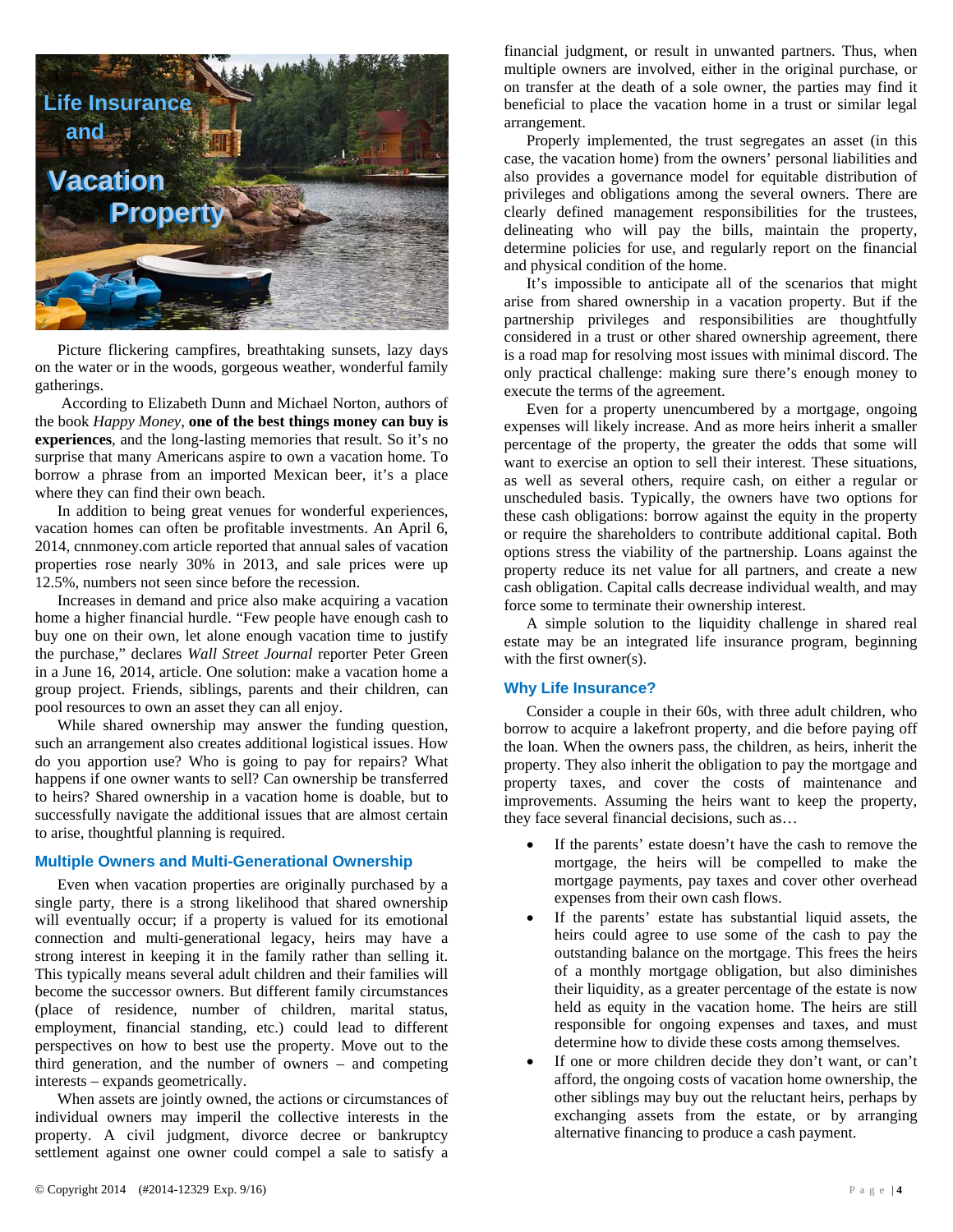Any one of these issues could be a financial challenge for the heirs. But what if the parents had life insurance policies with the property trust named as beneficiary?

By delivering a guaranteed and liquid benefit at the time of transfer, many, if not all, of the cash flow issues in a multigenerational legacy property can be resolved. Proceeds from the death claim may be used to clear the mortgage, establish a cash reserve for ongoing expenses, and even buy out an heir who doesn't want to inherit an ownership interest. And if successive generations continue to fund the property trust with life insurance, it's very possible a precious legacy asset can remain in the family for a long time.

The structuring of the legal agreement and the positioning of life insurance for a property with multiple owners requires professional assistance. If any of these issues are on your radar, a consultation with an expert might prove invaluable. But whatever you do, be slow to terminate your life insurance policies.

Sometimes when people project their financial futures, they conclude, "Well, when I retire, I don't think I'll need life insurance." But one of the advantages of permanent life insurance, i.e., insurance designed to last one's entire life, is the flexibility to re-purpose benefits at a later date. What was once intended to provide immediate relief for dependents can be transformed to preserve an asset for future generations. Once acquired, life insurance benefits should be relinquished only after careful consideration. ❖



A common-sense saying known as Murphy's Law says "If anything can go wrong, it will." If there was a Murphy's Law for financial legislation, it would probably go something like this:

#### **The more complex the rules, the more they will have to be modified – and the modifications will be complex.**

The details of a new provision regarding Required Minimum Distributions from IRAs and other similarly configured qualified retirement plans approved by Congress in 2012 were finally defined by the Internal Revenue Service in July 2014. And while it seems like two years is a long time to determine how to tweak existing tax policy on retirement accounts, remember: it's going to be complicated.

#### **Longevity Annuities**

In a standard immediate annuity contract, an individual makes a deposit to an insurance company in exchange for a guaranteed

stream of payments, with payments commencing shortly after the transaction. A twist to this arrangement is a longevity annuity, where the individual makes a lump sum deposit today, but must wait for a designated future date before receiving a guaranteed lifetime income. For example, a 65-year-old man deposits \$100,000, with benefits to begin when the man reaches age 85.

In its basic form, a longevity contract is pure insurance; it only pays benefits if the insured lives to the scheduled age. If the insured dies before payments commence, the premium (the lump sum deposit) is not refunded to the purchaser's estate. In contrast, a deferred annuity contract gives the owner the option of initiating lifetime payments at any time, withdrawing his accumulated balance (both principal and subsequent earnings), or passing the unused balance to heirs.

The combination of a lump sum deposited today and the statistical certainty that some purchasers will not live long enough to collect benefits makes it possible for the insurance company to offer attractive guaranteed rates of return for longevity contracts. In a July 9, 2014, blog commentary at kitces.org, the \$100,000 example mentioned above would guarantee lifetime payments of \$31,874/yr.

The actual rate of return from a longevity annuity is dependent on how long the annuitant lives, and there is a chance the individual may never see a dime from this contract. But the relatively low purchase price for the certainty of a guaranteed income in old age gives retirees greater freedom to spend other assets in earlier years. They don't have to "hold back" on spending out of concern that a long life might exhaust their savings.

As life expectancy increases and more individuals rely on their own savings instead of a company pension to provide a stream of retirement income, longevity annuities are projected to play a larger role in personal finance. However, regulations in another aspect of personal saving have been a stumbling block for expanded use of longevity contracts.

#### **The RMD Dilemma**

Americans have placed a significant portion of their retirement savings in qualified retirement accounts, such as IRAs,  $401(k)$ s, and TSAs. These plans require account holders to make annual minimum distributions of their tax-deferred savings after they reach age 70½. The amount of the required minimum distribution (RMD) is determined by formulas based on the retiree's age and the retirement account balance.

What happens to these calculations if the retiree wants to use retirement plan funds to purchase a longevity annuity? Using the previous example, how would a \$100,000 longevity annuity purchase be classified, for RMD purposes, when the owner reaches 70½?

According to a July 18, 2014, article by Jeffrey Levine in the trade publication *LifeHealthPro*, previous tax rulings for RMDs made it almost impossible to purchase longevity contracts with qualified plan money, primarily because the fair market value of the longevity contract had to be included in the amount used to calculate the annual RMD. Referring to the earlier example, what is the fair market value of a \$100,000 longevity annuity in the years between its purchase and when claims are made against it? If the individual doesn't live to 85, the value is zero. To include it in an RMD calculation means being taxed on something the individual – or the individual's heirs – may never receive. As a result, individuals willing to forgo current income to ensure their long-term financial security are being punished for their responsibility.